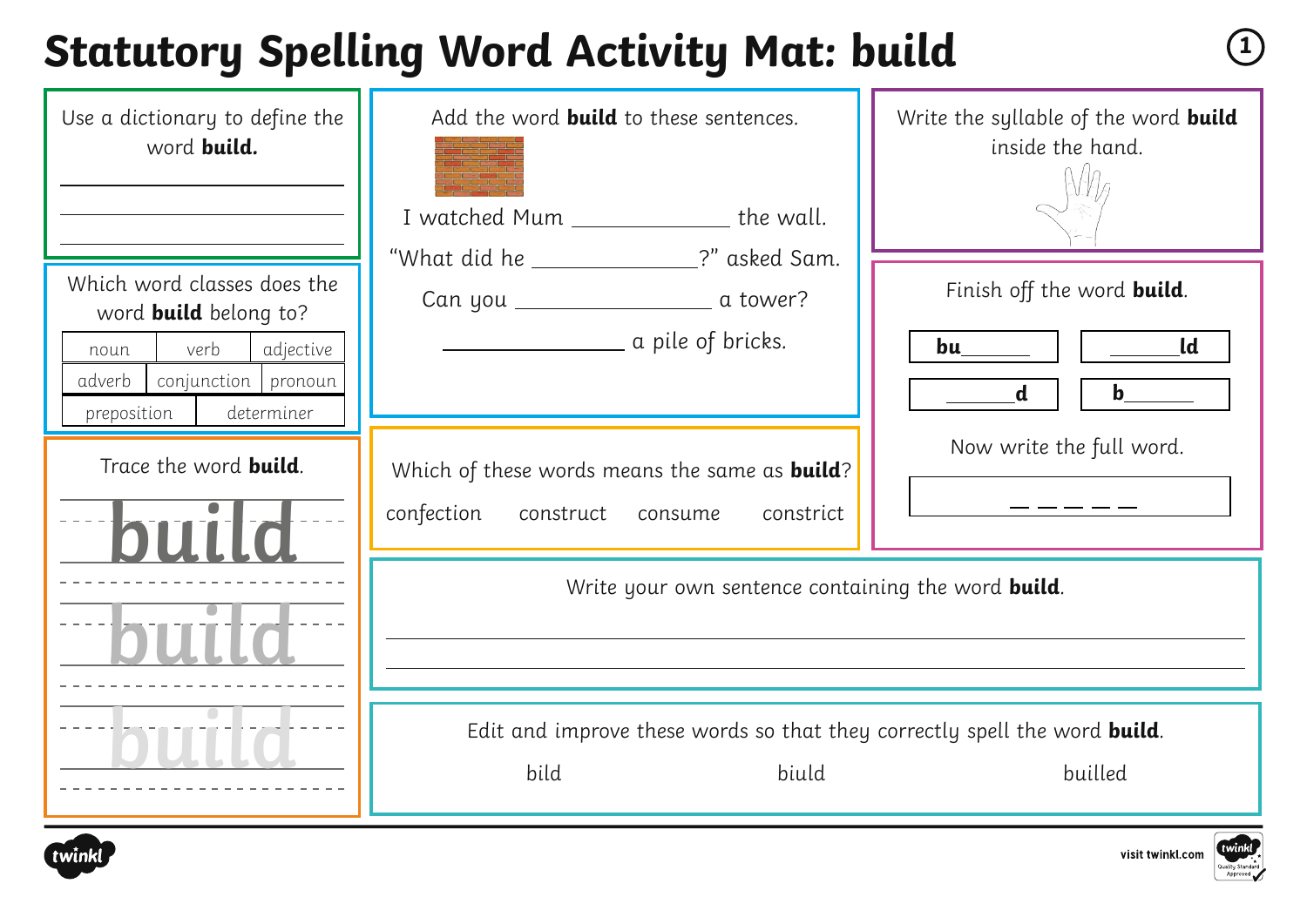# **Statutory Spelling Word Activity Mat: busy <sup>2</sup>**





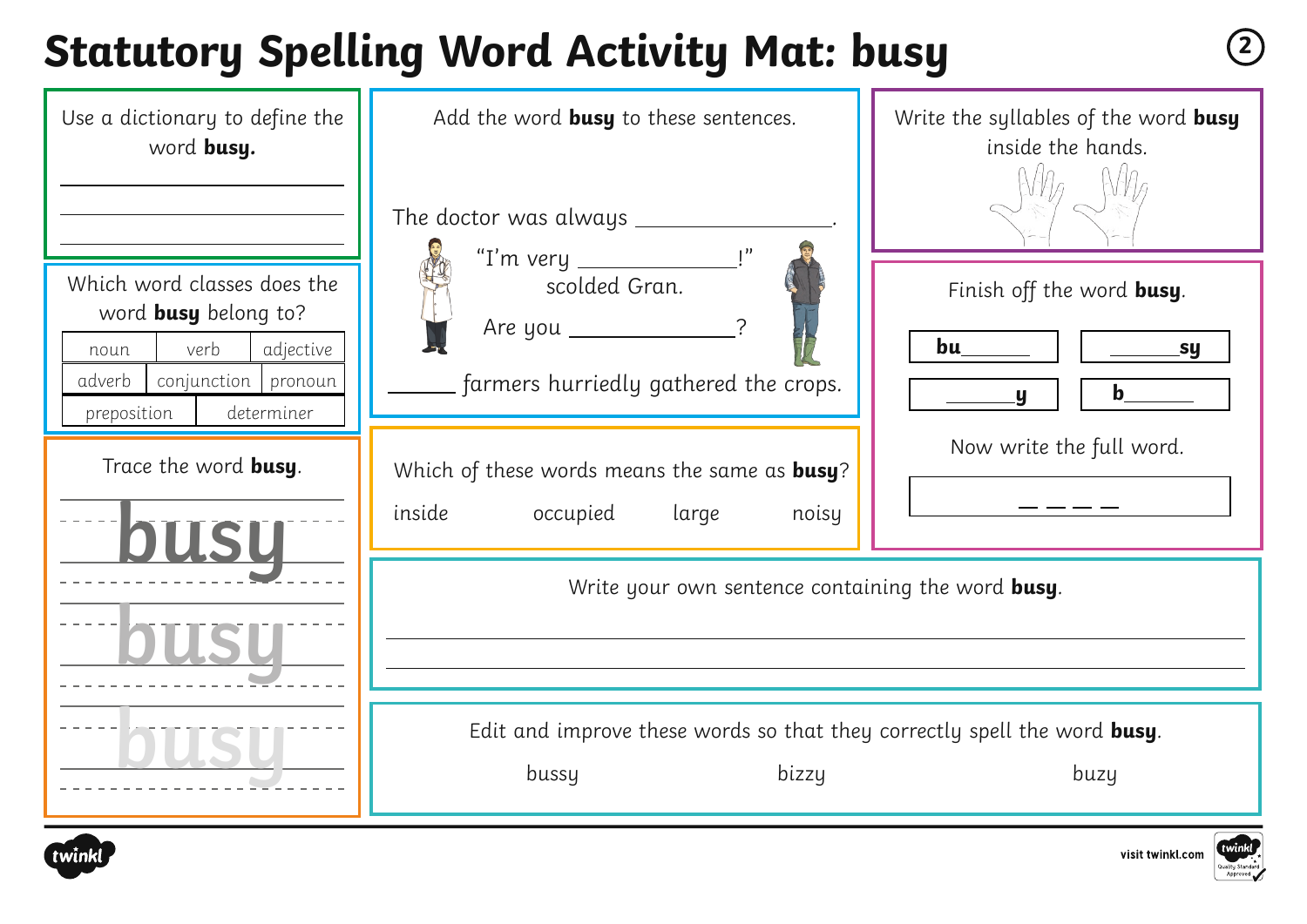# **Statutory Spelling Word Activity Mat: business <sup>3</sup>**

| Use a dictionary to define the<br>word <b>business</b> .                                                                                                  | Add the word <b>business</b> to these sentences.<br>It is none of your                                          | Write the syllables of the word<br><b>business</b> inside the hands.     |
|-----------------------------------------------------------------------------------------------------------------------------------------------------------|-----------------------------------------------------------------------------------------------------------------|--------------------------------------------------------------------------|
| Which word classes does the<br>word <b>business</b> belong to?<br>adjective<br>verb<br>noun<br>adverb<br>conjunction pronoun<br>determiner<br>preposition | "Shall we do _____________?" asked Mr<br>Wu.<br><u>sa is booming.</u><br>List booming.                          | Finish off the word <b>business</b> .<br>busi<br>ness<br>bu<br><b>SS</b> |
| Trace the word <b>business</b> .<br><b>JUSINESS</b>                                                                                                       | Which of these words means the same as <b>business</b> ?<br>confession<br>profession<br>repression<br>professor | Now write the full word.                                                 |
|                                                                                                                                                           | Write your own sentence containing the word <b>business</b> .                                                   |                                                                          |
|                                                                                                                                                           | Edit and improve these words so that they correctly spell the word <b>business</b> .<br>bisuness<br>bizness     | busniss                                                                  |



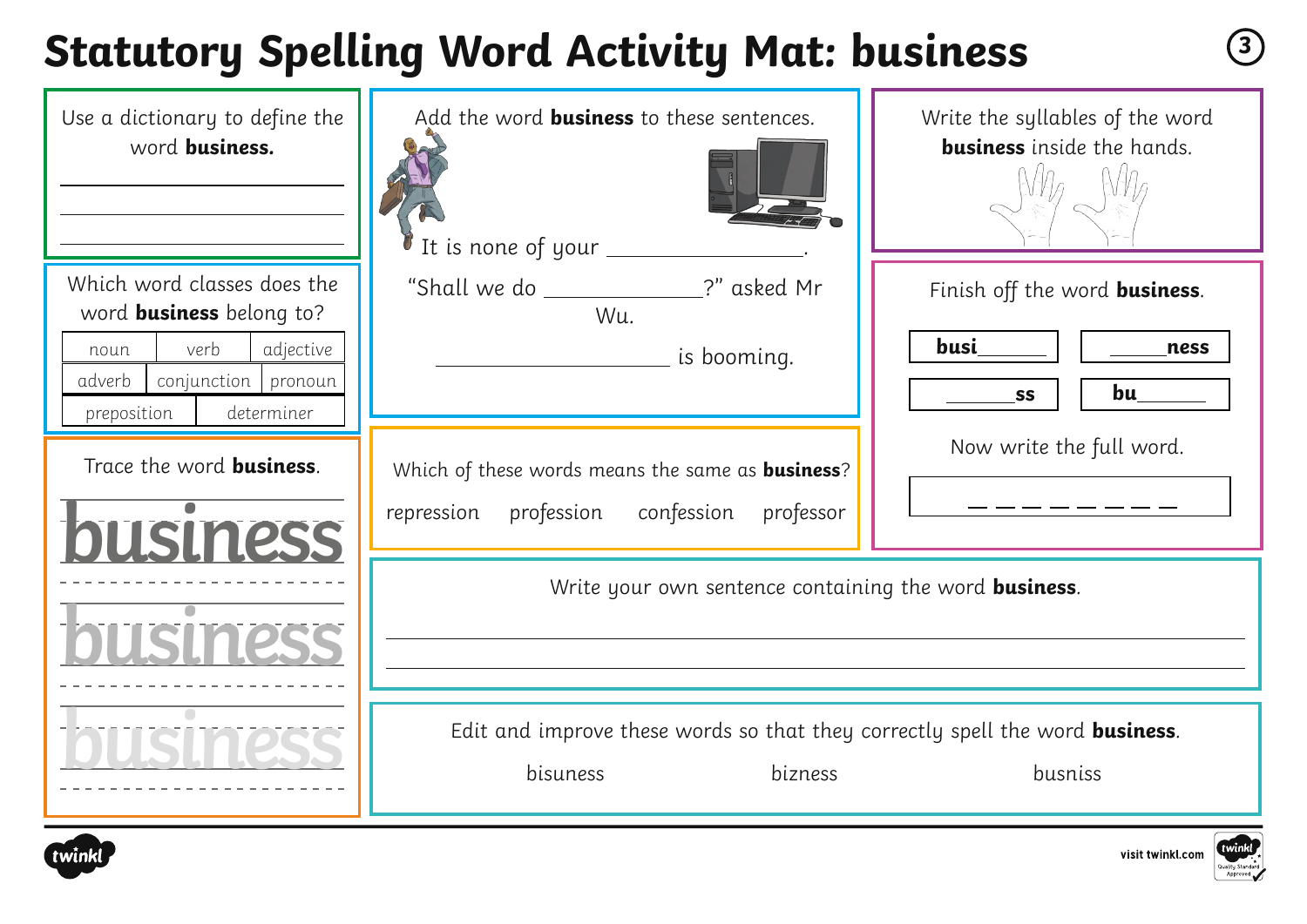# **Statutory Spelling Word Activity Mat: calendar <sup>4</sup>**

| Use a dictionary to define the<br>word calendar.                                                                                                                               | Add the word calendar to these sentences.<br>QQQQQQQYYYYYYYYYYYYYYY<br>9 10 11 12 13 14<br>15 16 17 18 19 20 21<br>22 23 24 25 26 27 28<br>Is there any space in your ____________?                                | Write the syllables of the word<br>calendar inside the hands.                                |
|--------------------------------------------------------------------------------------------------------------------------------------------------------------------------------|--------------------------------------------------------------------------------------------------------------------------------------------------------------------------------------------------------------------|----------------------------------------------------------------------------------------------|
| Which word classes does the<br>word calendar belong to?<br>adjective<br>verb<br>noun<br>conjunction pronoun<br>adverb<br>determiner<br>preposition<br>Trace the word calendar. | "What's a _______________?" asked Suzie.<br>Add it to my ________________.<br>Write your appointment on the __________<br>Which of these words means the same as calendar?<br>multiply ache<br>timetable<br>advent | Finish off the word calendar.<br>_____ ndar<br>cale<br>cal<br>ar<br>Now write the full word. |
| calendar                                                                                                                                                                       | Write your own sentence containing the word calendar.<br>Edit and improve these words so that they correctly spell the word calendar.<br>calender<br>calindar                                                      | callendur                                                                                    |